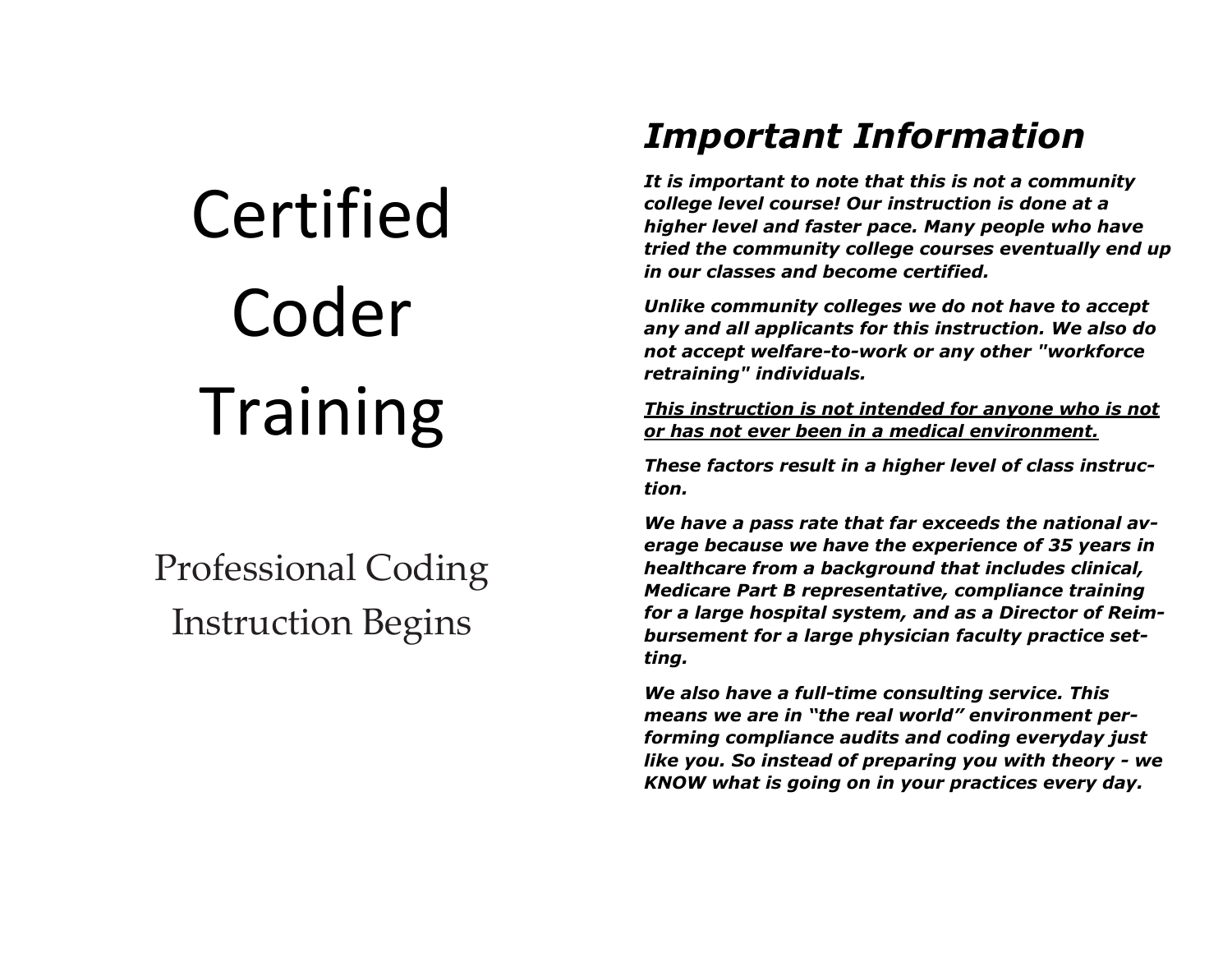### *Intro*



**Would you like to improve the quality of your coding staff? Are you concerned about audits? A certified professional coder is the first line of defense against non-compliance, upcoding and down-coding for any medical provider.**

**Certified coders can help ensure that you receive full reimbursement in a timely manner.**

**The coding process has become complex over the years with over 8,000 procedural codes, 68,000 diagnosis codes and a limited number of people proficient in coding.**

## *What is a certified coder?*

**Certification by a national organization proves that you have the skills to do your job at the highest level. There are several national organizations that administer certification exams. These exams are typically five to eight hours in length and are recognized by the medical community at large. This course prepares you for all exams.**

**More and more, physician practices and facilities will only hire certified coders due to liability and revenue issues. Certification provides both personal validation and validation for employers and consumers of professional competence.**



# *Why get certified?*

**Medical coding is a function of the billing and reimbursement process. It is this area where potential fraud** 

**and abuse can occur and where missed billing opportunities exist. Potential employers want their staff to protect them against fraud, ensure that their practice is in compliance and that they are capturing all the revenue they are ethically entitled to. They want certified and well-trained staff.** 

**Certification demonstrates to colleagues and superiors a dedication to quality and the highest standards for managing confidential healthcare information. In addition, it presents solid evidence to employers that an employee has been trained and has been tested to implement best practices that in turn advance and protect the organization.**

**Certified coders assure current knowledge through continued education, possession of field-tested experience, and verification of base level competency. Employers value (and pay higher salaries for) certified coders because it supports a worker's ability to uphold industry standards and regulations, thereby potentially saving organizations from fines and penalties due to errors or noncompliance.**



# *How certification helps the coder*

**Certification enhances your career development by augmenting resumés and adding recognition to your capabilities. Since credentials appear after a person's name, they announce expertise with every signature.**

**Even with the negative economic trend in healthcare, certified coders remain in demand since proper coding can mean financial success or failure in a medical practice.** 

**The average salary of a certified coder in the South Atlantic region of the U.S. (Maryland) ranges from \$57,000 to \$75,000 depending on the number of credentials in coding and education level achieved. The uncertified coder averages around \$38,000 per annum. The Bureau of Labor Statistics (BLS) projects that the number of positions in the field of medical records and health information technicians (which includes medical billers and coders ) will increase 13% between 2016 and 2026. This industry's growth rate is faster than the national average for all occupations, and approximately 27,800 new positions will be added by 2026. Factors that have contributed to this growth include an aging population necessitating additional health information technicians and other allied healthcare professionals.**



# *How certification helps the physician practice or facility*

**Having certified professional coders on staff only makes sense when the government's focus to detect, reduce, and prosecute fraudulent and abusive billing all centers**

**around coding. Further, all health insurance plans utilize coding to justify reimbursing physicians based on meeting medical necessity guidelines.**

**Certification can help ensure that whoever does the coding in your office is well-trained and up-to-date on the principles of CPT,ICD-10 and HCPCS coding.**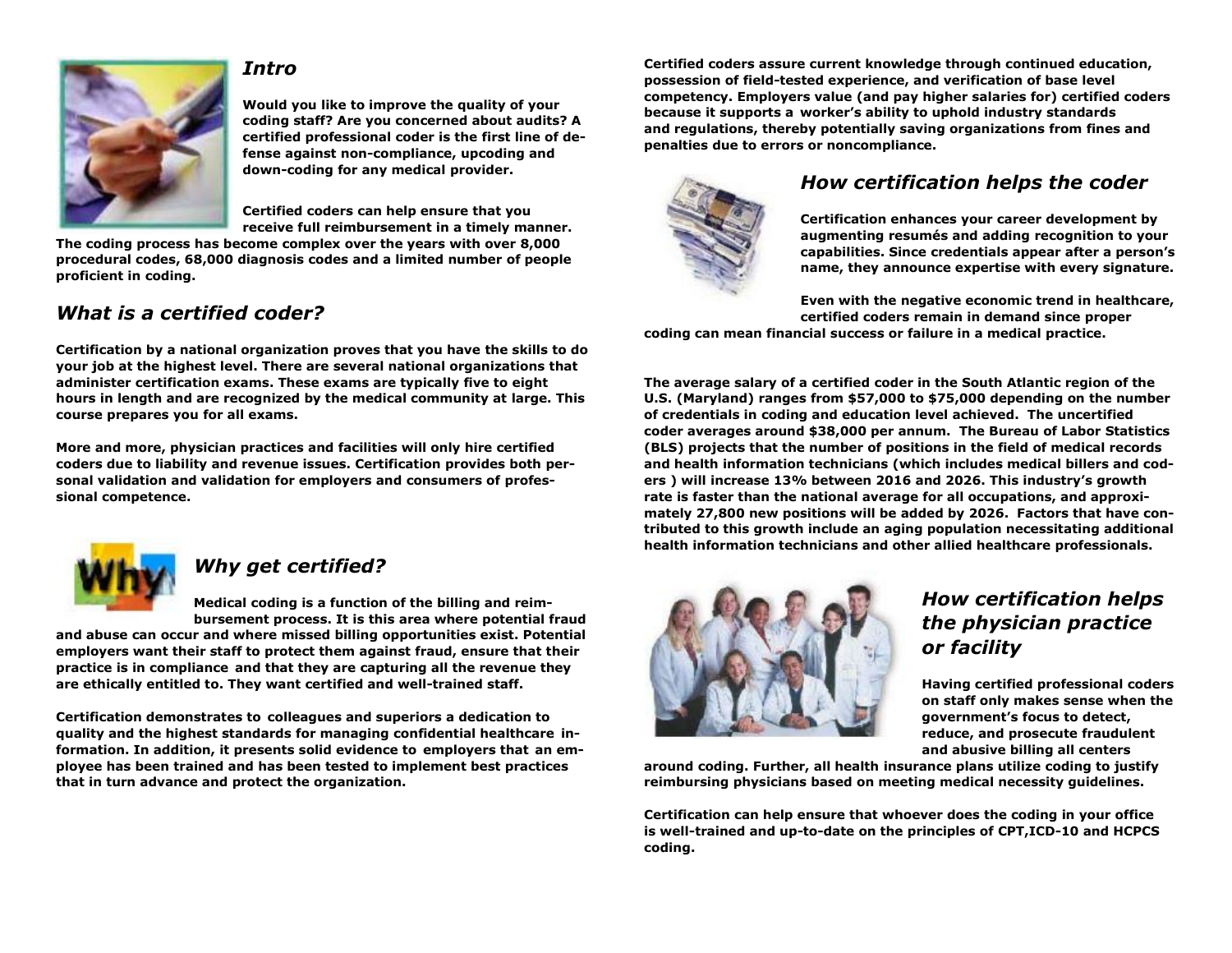**Certified coders can help your practice maximize compliance with state and federal laws, increase coding productivity, decrease insurance claims denials, improve collection ratios, decrease aged accounts receivable, and develop specialty specific documentation and coding tools.**

**Certified Coders understand all phases of physician coding: E/M levels; CPT/HCPCS procedure codes; ICD-10CM coding for medical necessity. The use of Certified Coders demonstrates to Medicare and other payers an "Attempt to Comply" with the increasingly complex federal regulations. Any evidence of an "attempt to comply" often mitigates damages in a formal inquiry.**

**Certified Coders also provide insight and assistance into proper documentation of services — which leads to correct coding, which definitely produces the HIGHEST LEGAL REIMBURSEMENT from ANY payer!**

**But your practice or facility might not know the value a certified coder can bring to a physician office which can lead to big compliance problems. Today's focus on fraud and abuse demands that every practice take the lifeblood of their practice—documentation, coding, and appropriate billing—more seriously, or face overpayments, fines, and professional and personal humiliation.**

**In light of the government's fraud and abuse initiatives, and the fact that the average Medicare overpayment demand in 1996 was \$42,000, physician practices are wise to use only experienced, certified coding personnel.**



## *What the government says about the importance of professional coding staff*

**In recent years, the federal government has been holding physician practices and hospitals more accountable for billings to federally funded medical programs.** 

**No one is immune from the heightened scrutiny and currently many Maryland providers are being audited by several Maryland insurers as a matter of routine in reference to E&M coding. The government has started to hold you not only more accountable for coding but they suggest that if you do this improperly you could be guilty of fraud as well as your practice or facility. Since 1999, in Hawaii, medical record review may only be performed by certified coders.** 

 **To the extent that you can show federal and insurance company auditors that you are trying to comply, one way is to make sure your staff is as knowledgeable as possible about the proper way to code.** 



*Are YOU a target? Improper claims submission by specialty*

**Think your coding is clean? Look at the error rates below, by specialty, for improperly coded claims. This means lost money and time.**

> **Internists 26.38%, General physicians 22.12%, Urologists 21.34%, Family physicians 19.92%, Cardiologists 19.15%** Source: Centers for Medicare & Medicaid Services

## *Don't take the chance! Become certified now!*

**Many office staffers are not aware that the federal government is not only charging physician with fraud and abuse but also coding and billing staff and office administrators. In addition to civil penalties of \$5,500 to \$11,000 and each contested claim can be regarded as an infraction. On top of that, you must return the money in question, and you can be assessed punitive damages of three times that amount. Should your infraction be deemed criminal, you may even risk jail time.**

**The U.S. government can also exclude you from dealing with government programs so that you will not be able to work in the medical field for many years. This "Exclusion List" (which is publicly available) contains more and more office staff each year. You are required to check this list for any applicant applying for a job in your practice and/or facility. If the name is on the list - and you participate with Medicare, Medical Assistance or TriCare, you may not hire them.**

**All hospitals check this list before hiring as do employment agencies.**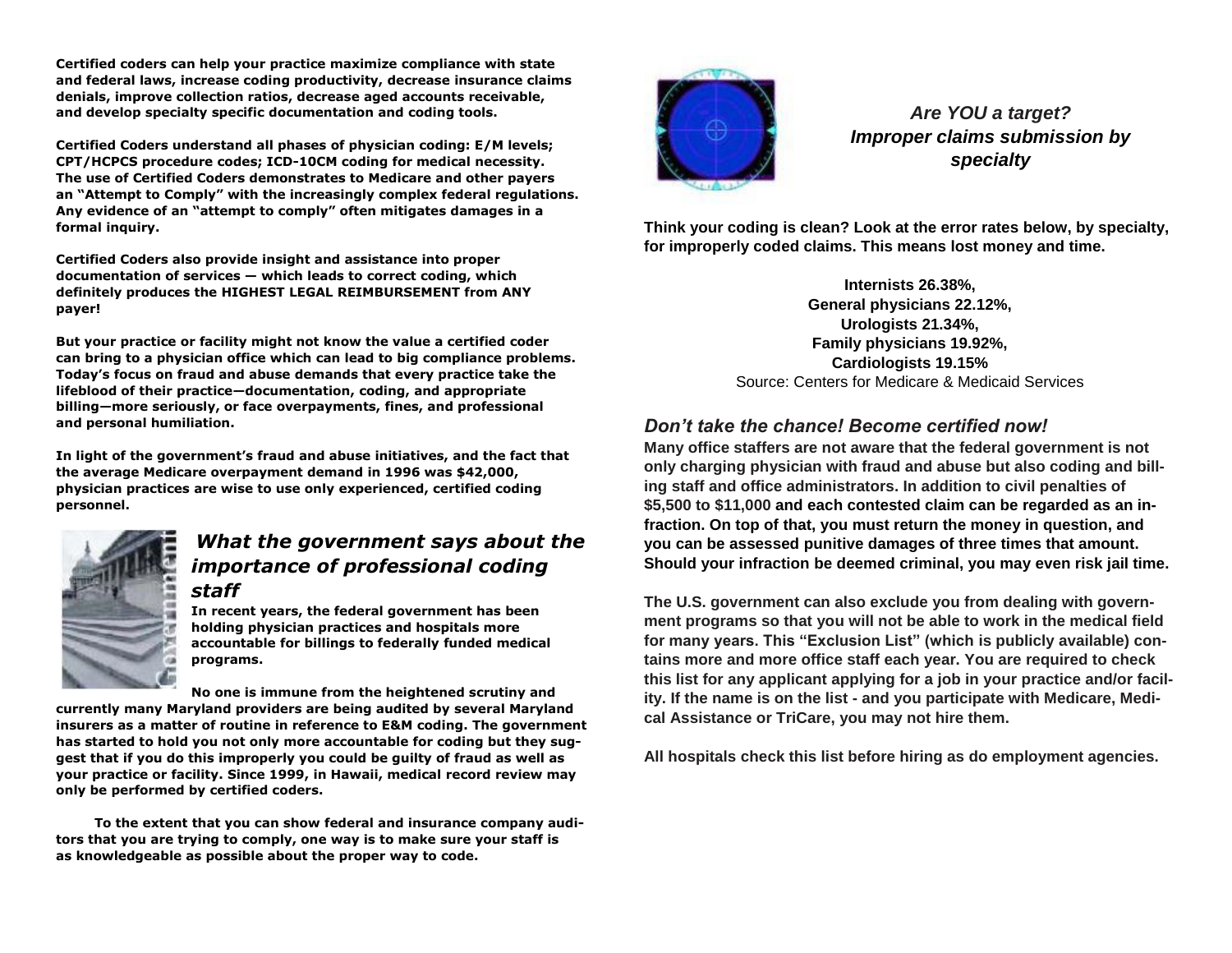

# **We prepare you for SIX different exams – take one or all**

**At the completion of this instruction, you will be ready to sit for any one of the following national certification exams. Each exam is nationally recognized in the healthcare community, although there are differences in the focus of the exams.** *Certified Professional Coder (CPC) or Cer-*

#### *tified Professional Coder – Outpatient (COC)*

**These exams are exams from the American Academy of Professional Coders (AAPC). The CPC is the most common exam to be taken for medical office staff while the COC is designed for hospital staff. The CPC is currently the most recognized exam for professional staff. AAPC was founded 30 years ago and claims over 175,000 members**

#### *Certified Coding Specialist (CCS) or Certified Coding Specialist – Physician (CCS-P)*

**These exams are from American Health Information Management Association (AHIMA). The CCS is primarily a hospital coder exam while the CCS-P is for physician staff. The CCS is highly recognized by hospital medical record departments. AHIMA was founded in 1928 and is the oldest of the certifying bodies and claims over 103,000 members.**

*Certified Coding Professional (CCP)* **This exam is from the Professional Healthcare Institute of America (PHIA) and is a more recent addition to the certification of coding personnel. It is a physician office-based exam. It is one of two new certifications that is rapidly growing in prominence.**

*Certified Medical Coder (CMC)* **This exam is from the Practice Management Institute (PMI) and is primarily a physician office based exam. PMI was founded in 1981.**

*Each exam is different in its format, time allotted and testing areas. We do not train you how to pass an exam. We train you how to code and how to study for and take an exam*



## **Your Instructor**

**Deborah G. Bell, MA,CPC,CCS-P,CPC-H,CMC,CCP has over 35 years of experience in** 

**the health care industry. She is a certified professional coder and was one of the first AAPCapproved professional medical coding curriculum instructors in the country. Debbie has developed and taught numerous coding courses and is well recognized for her expertise in the area of professional coding. Her extensive knowledge of** 

**coding issues and conventions allows her to bring practical, need toknow information to this coding course***. Debbie has testified as an expert witness for both physicians and the United States Government.*

# *Why have more than one certification?*

**CodingTrainer.com believes that holding certifications from more than one certifying body means that you want to expand your level of knowledge in this ever-changing field. By having the capability to utilize the educational tools offered by different organizations you become invaluable to your employer and higher in demand if you are actively seeking a new position. Each credential will become an added asset to your career.**

# *What we provide*

*1000 quiz questions - 50 timed quizzes - 105 question timed mid-term exam 120 question timed final exam – 1500, page 21 Chapter textbook written by your instructor.*

*- Operative Notes for practice coding - Coding scenarios and other resources*

> *Contact Debbie Bell for further information [debbiebell@codingtrainer.com](mailto:debbiebell@codingtrainer.com)*

*Visit Our Website! More information can be found there! www.codingtrainer.com See website for class dates Baltimore County Location!*